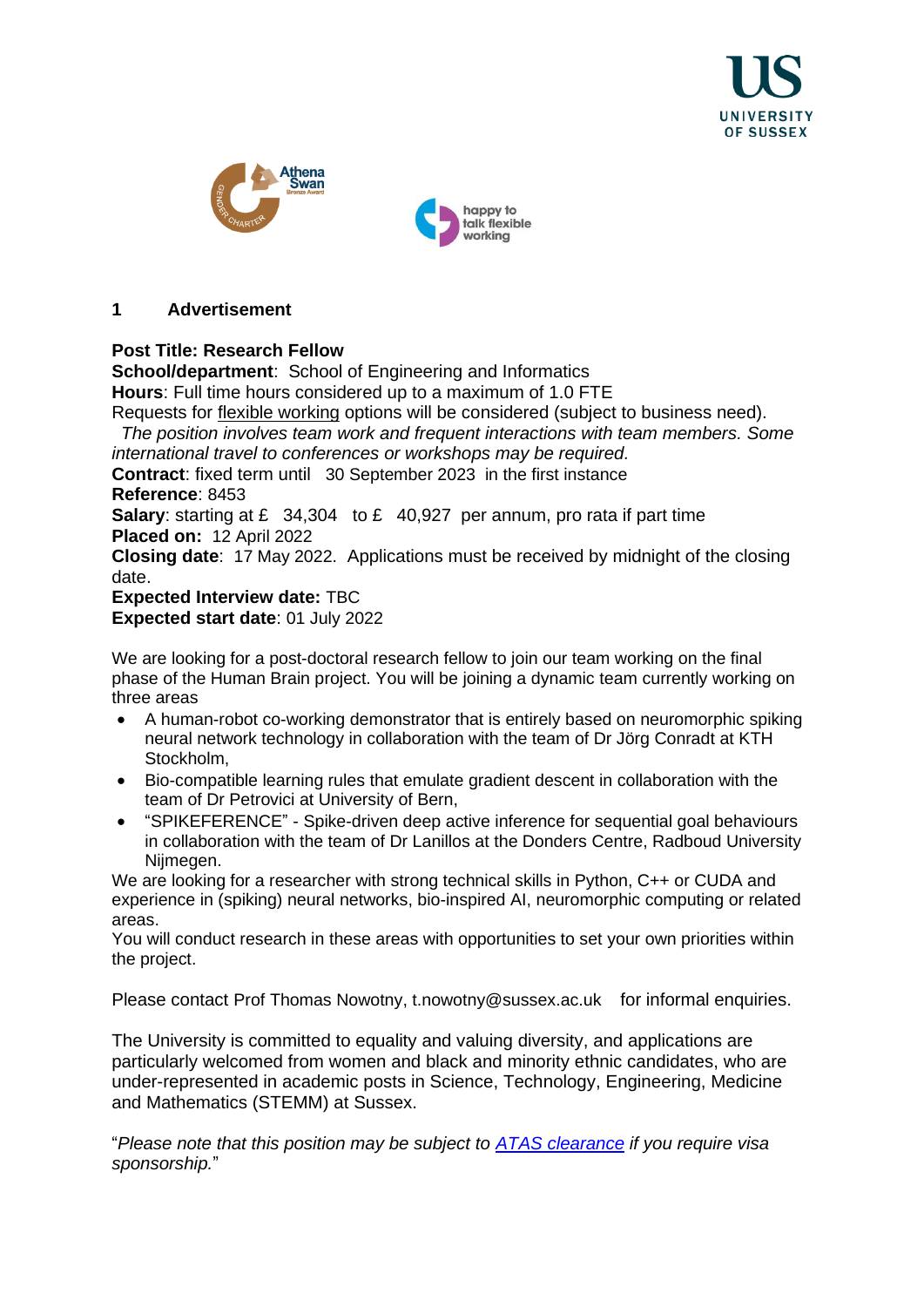For full details and how to apply see our [vacancies page](http://www.sussex.ac.uk/about/jobs)

*The University of Sussex values the diversity of its staff and students and we welcome applicants from all backgrounds.*

## **2. The School / Division**

Please find further information regarding the Department at https://www.sussex.ac.uk/informatics/

## **3. Job Description**

Job Description for the post of: Research Fellow in bio-inspired AI

#### **Department: Informatics**

#### **Section/Unit/School: Engineering and Informatics**

**Location: Chichester I Building, Falmer Campus**

**Grade: 7**

| <b>Responsible to:</b>   | Prof Thomas Nowotny (PI) through to Head of School                                                                                                                                                                                                           |
|--------------------------|--------------------------------------------------------------------------------------------------------------------------------------------------------------------------------------------------------------------------------------------------------------|
| Key contacts:            | Members of research group, members of faculty within<br>the School and University.                                                                                                                                                                           |
| <b>Role description:</b> | Research Fellow I is an early career-grade research<br>position. Post-holders will be expected to contribute to<br>the work of the research team, and also to develop<br>their research skills with<br>support from<br>more<br>experienced members of staff. |

## **PRINCIPAL ACCOUNTABILITIES**

- 1. To engage in individual and/or collaborative research activity resulting in high-quality publications; and to develop research funding and knowledge exchange income individually or in collaboration with others, as appropriate, depending on the size and scope of the bid.
- 2. To contribute to School teaching activities.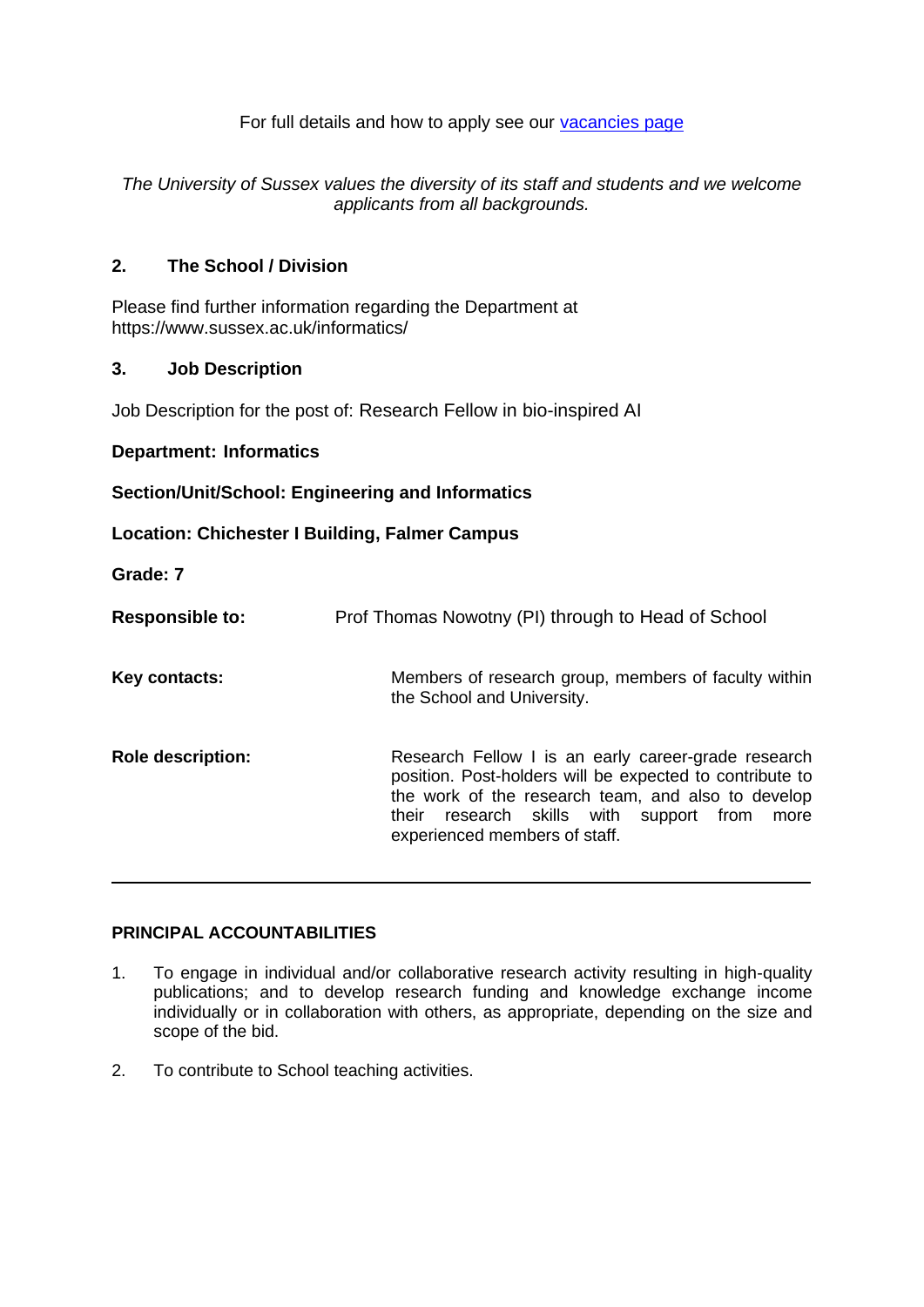## **KEY RESPONSIBILITIES**

#### **1. Research, Scholarship & Enterprise**

- 1.1 Develop research objectives and proposals for own or joint research, at acceptable levels, with assistance if required.
- 1.2 Conduct research projects individually and in collaboration with others.
- 1.3 Analyse and interpret research findings and draw conclusions on the outcomes.
- 1.4 Produce high-quality research outputs for publication in monographs or recognised high-quality journals, or performance/exhibition, as appropriate, and contribute to the School's REF submission at acceptable levels of volume and academic excellence.
- 1.5 Contribute to the preparation of proposals and applications to external bodies, for example for funding purposes.
- 1.6 Individually or with colleagues, explore opportunities for enterprise activity, knowledge exchange income and/or consultancy, where permissible.
- 1.7 Build internal contacts and participate in internal networks and relevant external networks in order to form relationships and collaborations.
- 1.8 Continually update knowledge and understanding in field or specialism, and engage in continuous professional development.

## **2. Teaching & Student Support**

- 2.1 Undertake teaching duties, if required.
- 2.2 Assist in the assessment of student knowledge and supervision of student projects if required.
- 2.3 Assist in the development of student research skills, for example as part of a postgraduate supervision team.

## **3. Contribution to School & University**

- 3.1 Attend and contribute to relevant School and project meetings.
- 3.2 Undertake additional duties, as required by the Principal Investigator and/or Head of School.

#### **4. Role-specific duties**

4.1 Conduct research in bio-inspired AI under the direction of the Principal Investigator and in collaboration with the team and their collaborators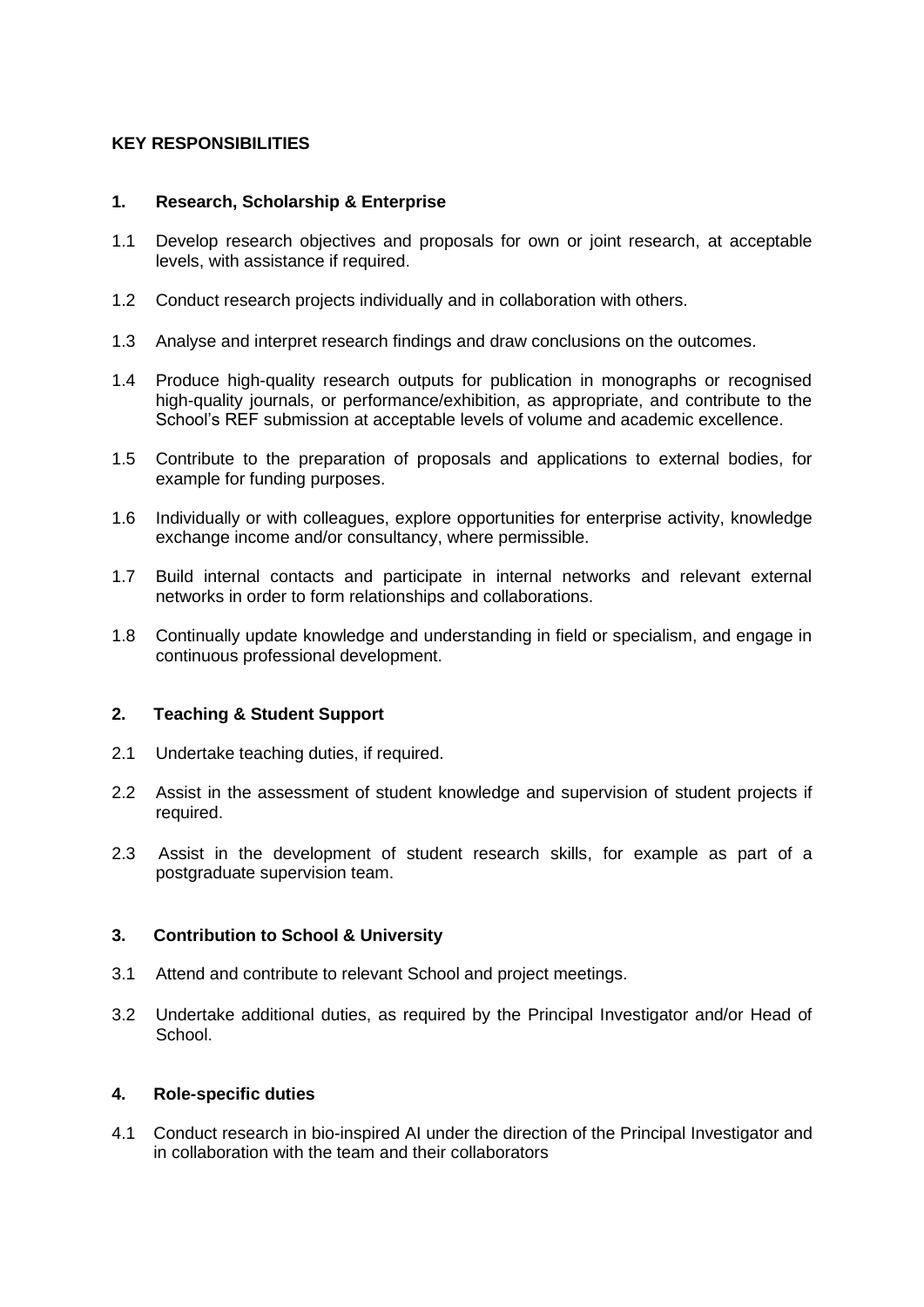- 4.2 Participate actively in project meetings with international collaborators both online and in-person as required
- 4.3 Present results at leading international conferences

This Job Description sets out current duties of the post that may vary from time to time without changing the general character of the post or level of responsibility entailed.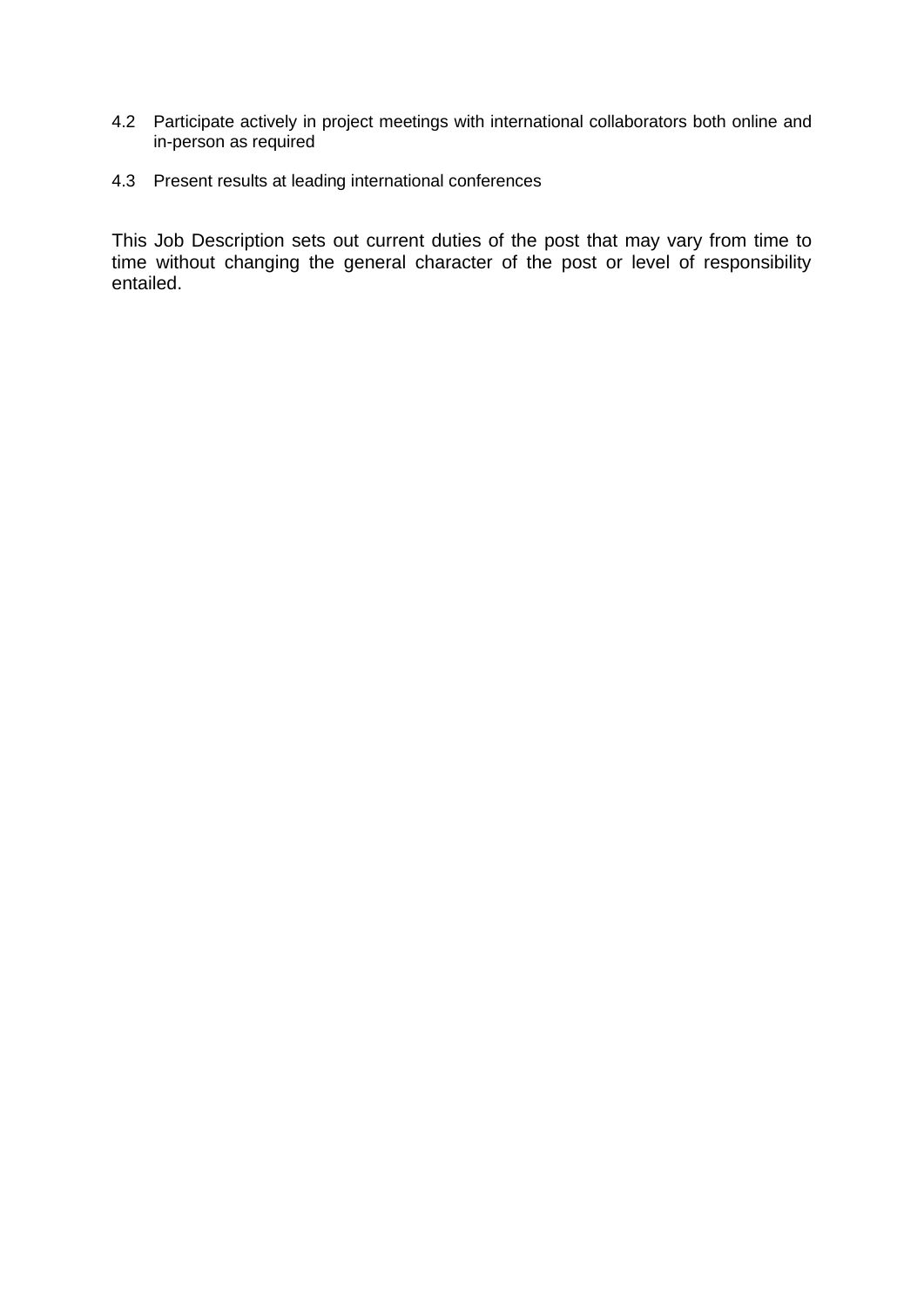# **INDICATIVE PERFORMANCE CRITERIA**

- A PhD or equivalent scholarly or relevant professional activity
- Pursuing a line of independent research within a research group.
- Publishing research (either from a recently completed PhD or new original research).
- Other forms of externally recognised professional practice of creative output of a standing equivalent to regular publication of original research.
- **EXEDENT Initiating, developing or participating in links between the University and external** bodies such as business and industry, the professions, community organisations and policy-makers.
- Evidence of successful engagement in teaching or supervision.